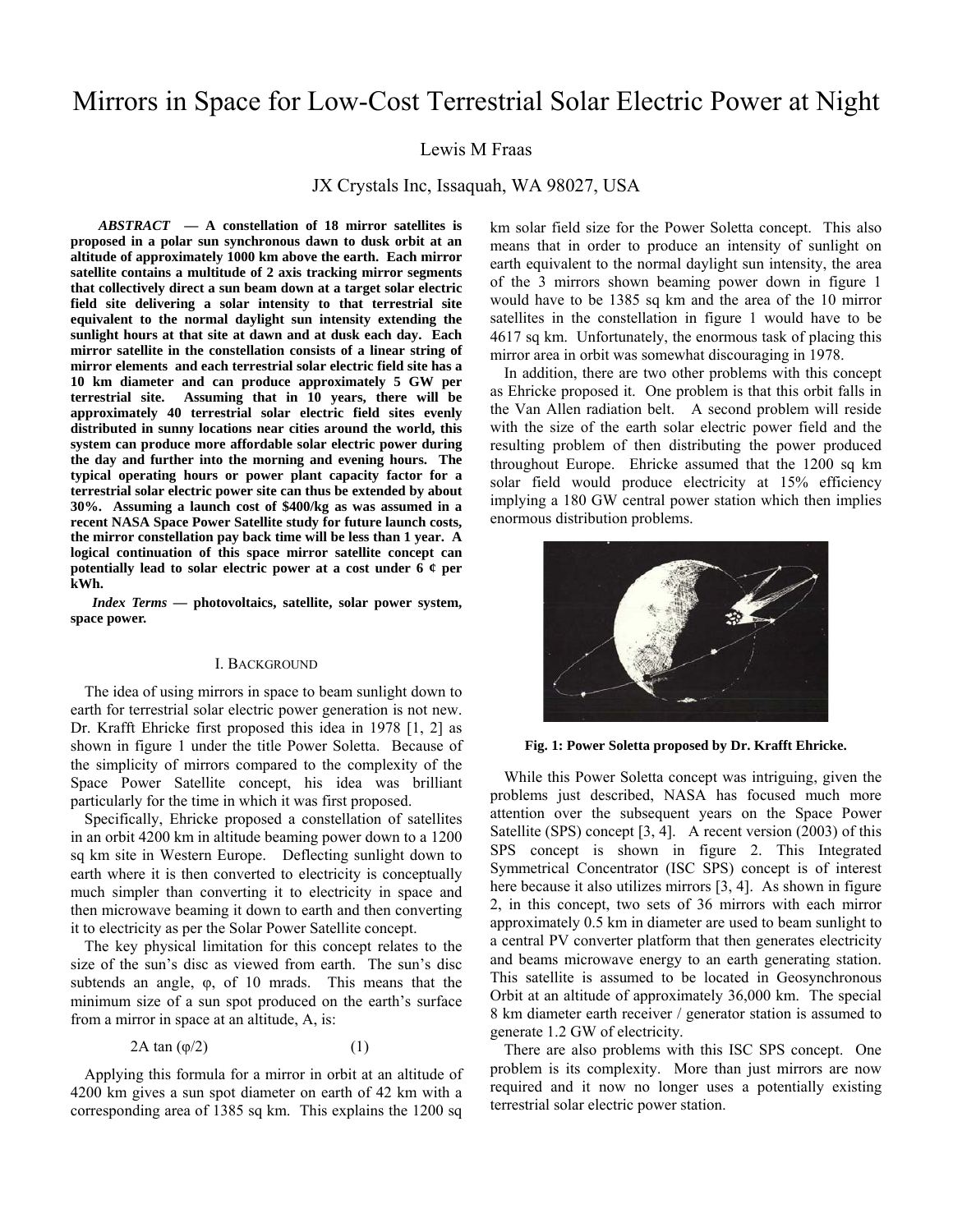

**Fig. 2: Integrated Symmetrical Concentrator Solar Power Satellite by NASA. Dimensions: 5 km x 15 km.** 

Within the context of mirrors in space, one promising feature associated with the ISC SPS design is the assumed use of 0.5 km diameter mirrors (figure 2). There are also other recent developments related to mirrors in space. A Japanese Ikaros Solar Sail satellite is now en route to Venus and L'Garde and NASA [5] are now developing a  $10,000 \text{ m}^2$ lightweight reflector (figure 3) for a Sunjammer solar sail flight scheduled for launch in 2014.



Fig. 3: L'Garde's 10,000 m<sup>2</sup> Sunjammer solar sail scheduled for **launch in 2014 [5].** 

Another promising recent development is the large and growing use of solar cells in terrestrial fields to generate electricity. As of 2011, the total world wide solar electricity generation reached 65 GW and this is growing at a rate of 30% per year. At this rate, in 10 years, there should be 65 x  $(1.3)^{10}$  = 900 GW of PV in fields world wide. Furthermore, 5 GW terrestrial electric power stations are now already being built [6].

One problem for solar generated electricity is that the solar energy available to a 1-axis tracking solar power station on earth on average is only about 7 kW hours per  $m<sup>2</sup>$  per day. With mirrors in space, sunlight can be potentially provided during night time hours. However, a challenge is to invent a method whereby mirrors are provided in space for night time solar electric power simply and affordably. Ehriche chose the mirror orbit at 4200 km because he wanted to provide solar electric power all night. Herein, we propose that a better orbit choice will be a dawn to dusk sun synchronous orbit. For this orbit while no one ground station will be available for 24 hours per day, the space mirrors will be available for 24 hours per day and as the world turns in 10 years from now, they will provide extra hours for an array of ground stations distributed around the world. This high mirror utilization will pay for the cost of the space mirrors especially as they are light weight and in LEO rather than in GEO orbit.

## II. CONCEPT: MIRRORS IN DAWN / DUSK LEO SUN SYNCHRONOUS ORBIT

Now imagine 18 mirror satellites in a sun synchronous orbit at an altitude of approximately 1000 km as shown in figure 4. There are several immediate benefits that result from this MiraSolar satellite constellation configuration.



**Fig. 4: An 18 mirror satellite constellation 1000 km high is in a dawn/dusk sun synchronous orbit around earth. North is up. The mirror satellites are evenly spaced in latitude at the equator by 20 degrees.** 

First, applying (1), the illuminated sunlight spot size on the earth is now only 10 km in diameter instead of the 42 km spot size associated with the Power Soletta configuration. Furthermore, the size of each mirror satellite now required to produce a solar intensity equivalent to daylight sunlight is now smaller as well. A 10 km mirror satellite would be comparable in size to the 5 km x 15 km ISC NASA SPS satellite size. As we will show in a later section, the size of this earth based electric power station is now approximately 5 GW instead of the Power Soletta sized 180 GW station.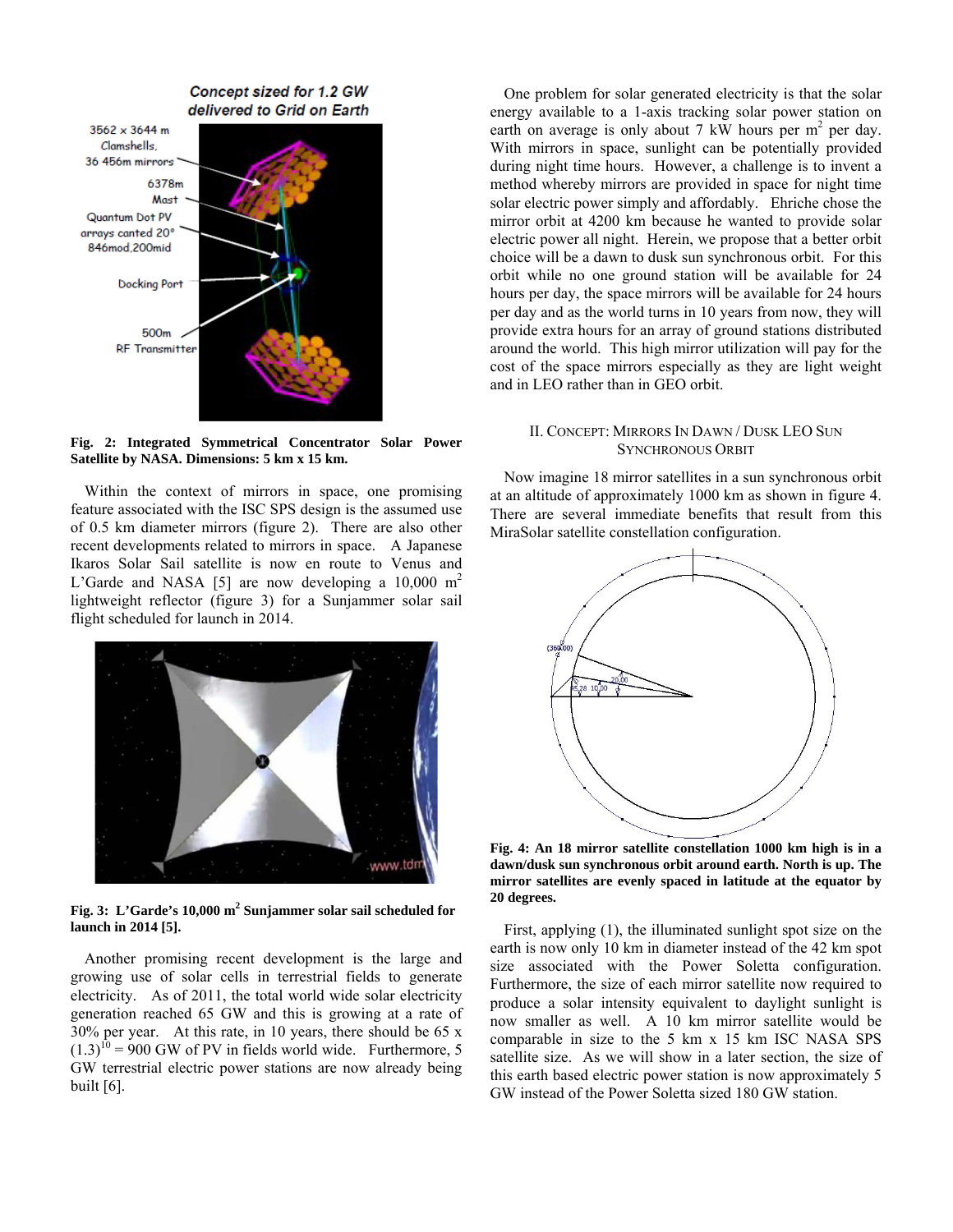In this paper, we shall assume this 18 satellite constellation will be available to an array of ground solar electric stations distributed around the world. As already noted, 10 years from now, there will be 900 GW of solar in the world. All of this will not be in central power fields but if we assume that 1/3 of the 900 GW is or could be, then there will be  $300/5 = 60$ available solar ground stations. These stations will be located in sunny parts of the world near population centers. Table I presents a partial list of potential sites. Here, we shall assume that over the course of 24 hours as the world turns, 40 of the potential 60 future sites depending on the weather for that day will be selected to receive additional sun beam energy in the early morning and early evening hours. Our goal is then to calculate the additional energy this collection of sites can produce and to compare that revenue stream with the potential mirror constellation cost in order to calculate a pay back time for this mirror constellation.

TABLE I **TENTATIVE SOLAR ELECTRIC POWER GROUND SITES**

| 1.) LA, San Diego, S. Ca.   | 20.) Rome           |  |
|-----------------------------|---------------------|--|
| 2.) Hawaii                  | 21.) Berlin         |  |
| 3.) Albuguergue             | 22.) Istanbul       |  |
| 4.) Phoenix                 | 23.) Moscow         |  |
| 5.) Las Vegas               | 24.) South Africa   |  |
| 6.) El Paso                 | 25.) Saudi Arabia   |  |
| 7.) Alaska                  | 26.) Bombay         |  |
| 8.)Calgary                  | 27.) Calcutta       |  |
| 9.) Denver                  | 28.) Bangkok        |  |
| 10.) Kansas City, St. Louse | 29.) Manila         |  |
| 11.) Miami                  | 30.) Taiwan         |  |
| 12.) Boston, N.Y., N.J.     | 31.) Sydney         |  |
| 13.) Mexico City            | 32.) Tokyo          |  |
| 14.) Panama                 | 33.) Beijing        |  |
| 15.) Rio de Janeiro         | 34.) Tibet Plateau  |  |
| 16.) Brasilia               | 35.) Inner Mongolia |  |
| 17.) Lima Peru              | 36.) Cairo          |  |
| 18.) Buenos Aires           | 37.) Delhi          |  |
| 19.) Madrid                 | 38.) Perth.         |  |

### III. SLANT RANGE AND 1-SUN EQUIVALENT HOURS

In addition to the sun's disc size which determines the satellite and earth station sizes as per (1), there is another important equation that relates the solar intensity at the ground site to the slant range to the satellite in view at the earth station. The sun beam intensity will decrease with the slant angle,  $\theta$ , and slant range, R, as per (2).

$$
I = I_0 \cos(\theta) / R^2 \tag{2}
$$

Referring to figure 5,  $\theta = 0$  and R = A when a mirror satellite is vertically over head.

This slant range equation is important for calculating the effective one-sun beam energy available per day to each ground site. One-sun beam energy will be calculated in kWh per  $m^2$ .

**Figure 5: N is up here. The circle represents the earth's surface at a 35o latitude. As the world turns, the target ground station moves up and the slant angle and slant range increase. 15<sup>o</sup> represents 1 hour. When the slant**  angle is  $45^\circ$ , the earth **has turned 13<sup>o</sup> or 60x13/15 = 52 minutes.** 



In order to estimate the available sun beam energy per day, we first look at the north-south (NS) dimension and then the EW dimension.

Figure 4 allows an examination of the sun beam energy in the NS time dimension. Figure 4 is a view looking in the direction of the sun with the earth's NS axis up and with the satellite sizes and altitude in real proportion relative to the earth's size. All 18 satellites are continuously circling the earth with a period of 105 minutes. So, at a given earth ground site, the time interval for one satellite overhead to be replaced by the next will be 5.8 minutes. When a satellite is directly overhead, by design, the power at the ground site will be 1-sun or 1  $kW/m^2$ . However when a satellite is not overhead as for example with a view angle of  $45^\circ$ , applying equation 2, the cosine loss will be 0.7 and the range loss will be down by a factor of 2. However, because there will be 2 satellites available for beaming power, this factor of 2 loss can be avoided. So, the power available at the ground site will continuously oscillate on a 5.8 minute period between 1 and  $0.7 \text{ kW/m}^2$ .

Next turning to the power variation at a ground site as the earth slowly turns. Figure 5 gives a representative case. Three different latitude slant ranges are shown in this figure. When a satellite is directly overhead, the power is again 1  $kW/m<sup>2</sup>$ . However, when the earth has turned 30 minutes  $(7.5^{\circ})$ , the slant range has increased to 1,230 km which means that the power at the site falls to  $0.67 \text{ kW/m}^2$ . Here, we shall assume that the solar ground stations, be they silicon PV or trough CSP, are using 1-axis EW tracking so that there is no cosine loss in the EW direction. One can continue this process of estimating power vs time out to 1 hour or 15<sup>°</sup>. The average is approximately  $0.7 \text{ kW/m}^2$  over the 1 hour period so that the sun beam energy is then 1 hour x  $0.7 \text{ kW/m}^2$ . Given that satellites are in view at a given ground site both before and after the peak times and both in the early morning and the early evening, the daily available sun beam energy is about 2 hours x  $0.7 \text{ kW/m}^2$  per solar ground station.

## IV. ECONOMICS

The primary reason why this MiraSolar concept is interesting is its very attractive economics. In table II, first the revenues are calculated and then the costs are calculated.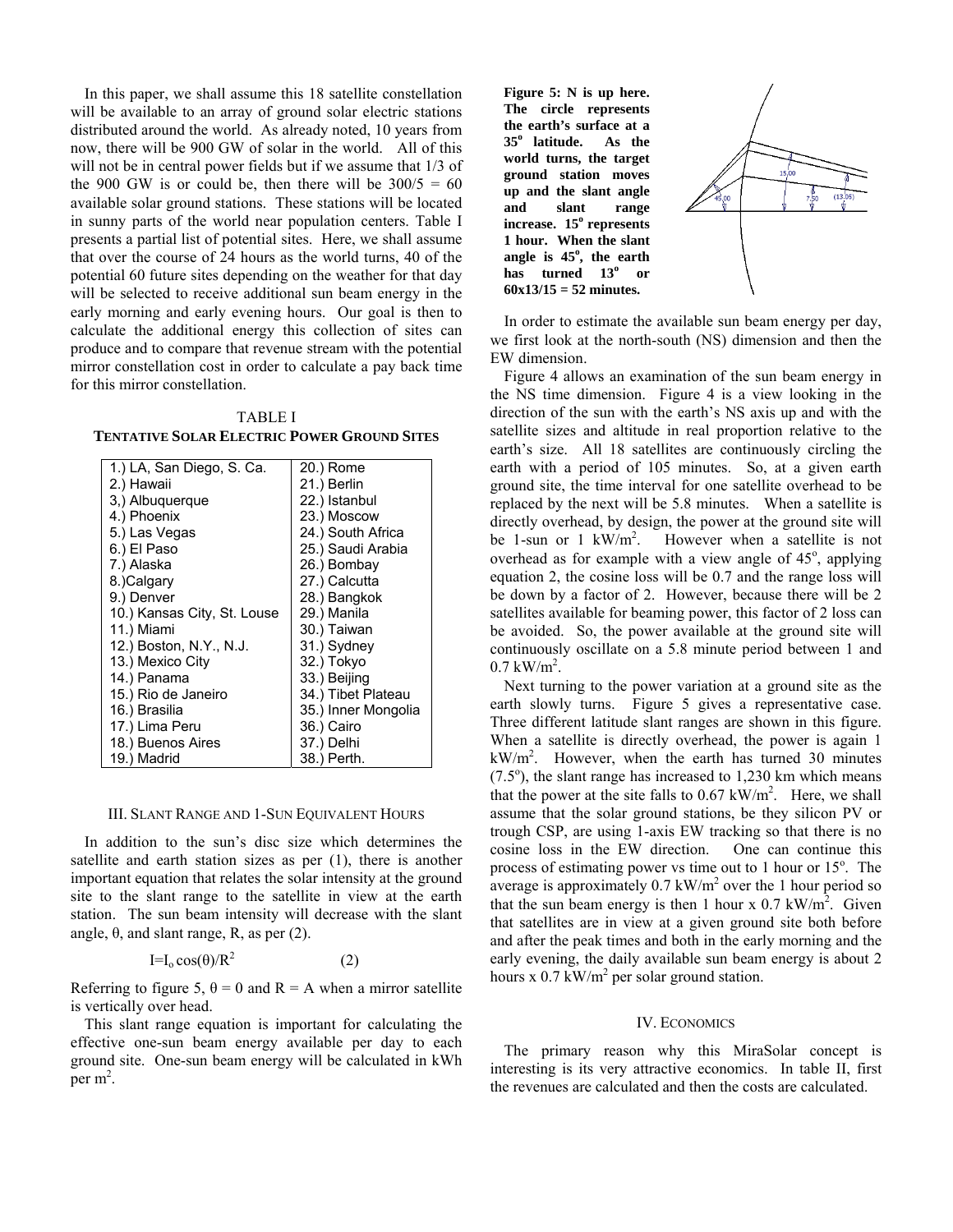## TABLE II

# REVENUE AND COSTS PROJECTIONS FOR MIRASOLAR SATELLITE CONSTELLATIONS

## **Revenue - Assumptions**

- 1.) 18 satellites in dawn/dusk orbit 1000 km above earth.
- 2.) The sun's disc diameter viewed from earth is 10 mrad. This implies solar spot size on earth from a mirror up 1000 km equal 1000xtan(10 mrad) = 10 km.
- 3.) Assume each mirror satellites has area = ground site.
- 4.) Solar intensity = 1.37 kW/sq m = 1.37 GW per sq km. If mirrors are at 45 degrees deflecting sunlight 90 degrees toward earth, the beam intensity directed at earth will be 0.95 GW/sq km. The area of each satellite is  $\pi \times 25$  sq km = 78.5 sq km. The energy in the sunlight beamed down toward earth = 75 GW. Assuming slant range losses, the average intensity on earth will be 0.7 GW/sq km.
- 5.) Assuming that an already installed PV array on earth uses 20% efficient modules and has a ground coverage ratio of 50% and occupies an area with a diameter of 10 km equal to the sun beam size, then that ground station will produce 0.7 GW/sq km x 0.1 x 78.5 sq km = 5.5 GW.
- 6.) Now assume that in the year 2022 there are 40 ground stations distributed around the world that the 18 satellite constellation will serve and that the constellation gives 1 hr x 0.7  $k$ W/m<sup>2</sup> of sunlight to each station in the morning and 1 hr x 0.7  $kW/m^2$  to each station in the afternoon for a total of 2 hrs x 0.7 kW/m<sup>2</sup> of sunlight per day per station.
- 7.) Combined, the 40 earth stations will produce 5.5 x 40 = 220 GW. The total energy produced from the sun beamed satellite constellation =  $220$  GW x 2 x 365 hrs per year = 160,000 GWh /yr = 1.6 x 10^11 kWh/yr.
- 8.) Assume that the price for electricity is \$0.1 / kWh, annual revenue \$1.6x10^10 / yr = **\$16 billion per yr**.

#### **Mirror Satellite Mass – Inputs**

- 1.) The mirror weight on the Ikaros solar sail (7.5 micron thick plastic) is 6g / sq  $m = 6$  metric tons (MT) per sq km.
- 2.) The Echo I satellite used 12.5 micron mylar with 0.2 micron Al as a mirror weighing 10 MT per sq km [2].
- 3.) Mass of mirror element**,** L'Garde estimate [5]: Estimate for 250 m x 250 m solar sail of 10 g per m2. This translates to 10 MT per sq km.
- 4.) Assume goal 20 MT per sq km for each MiraSolar satellite. Then each weighs about 1600 MT or 6x10^6 kg.

#### **Mirror Satellite Cost**

- 1.) It all depends on launch cost for LEO orbit (Not GEO).
- 2.) The ISC SPS study [4] assumed \$400 per kg.
- 3.) SpaceX Falcon Heavy [7] = \$1,100 per kg.
- 4.) Air Force Lab revolutionary approach [8] = \$250 / kg
- 5.) MiraSolar sat [4] cost \$0.6 B; constellation **[4] \$11 B.**
- 6.) MiraSolar sat [7] cost \$1.8B; constellation **[7] \$32 B.**
- 7.) MiraSolar sat [8] cost \$0.4 B, constellation **[8] \$7 B.**

## **Payback time range: [4] 0.7 y; [7] 2 y, [8] 0.5 years.**

Referring to the calculation of revenues first, there are two key assumptions. First note that while the assumed overhead

ground power density is  $1 \text{ kW/m}^2$  or  $1 \text{ GW/km}^2$ , the average power density is assumed to be 0.7 kW/m<sup>2</sup> or 0.7 GW/km<sup>2</sup> (Item 4 in revenue assumptions in table II). The power produced per ground station of 5.5 GW follows from this assumption.

The second key assumption is that the daily energy available at each ground station is 2 hours x  $0.7 \text{ kW/m}^2$ . (Item 6 in revenue assumptions in table II) This is as just calculated for the figure 5 example.

From these two key assumptions and assuming \$0.1 per kWh, the annual revenues work out to be \$16 billion.

Next referring to the satellite mass calculation, fortunately, there is a detailed L'Garde study [5].

The major uncertainty lies with launch cost. There are 3 different LEO launch cost references. There is the near term Falcon Heavy [7] or an estimate used in the NASA SPS study [4] assuming more frequent launches or a revolutionary system proposed in an Air Force Research Lab study [8]. Given that launch costs should be less with reusable launch vehicles and frequent standard launch procedures, the NASA estimate of \$400 per kg will be used here. With this assumption, the payback time is 0.7 years.

## V. MIRASOLAR SATELLITE DESCRIPTION

Given that the economics looks very promising, we now turn to a preliminary description of a MiraSolar satellite.

Figure 6 shows a view of the earth with several MiraSolar satellites shown conceptually in a dawn / dusk sun synchronous orbit.



**Fig. 6: The mirror satellites can be gravity beam stabilized as illustrated. Here, the mirror satellites are very simplified and exaggerated in size simply to illustrate a concept.** 

This constellation is potentially viable now because of the rapid growth in solar installations around the world. However, it is assumed here that a political decision will be required to implement this MiraSolar constellation concept and its actual implementation will then take approximately 10 years. By that time, we assume that there will be approximately forty 5 GW ground solar electric generating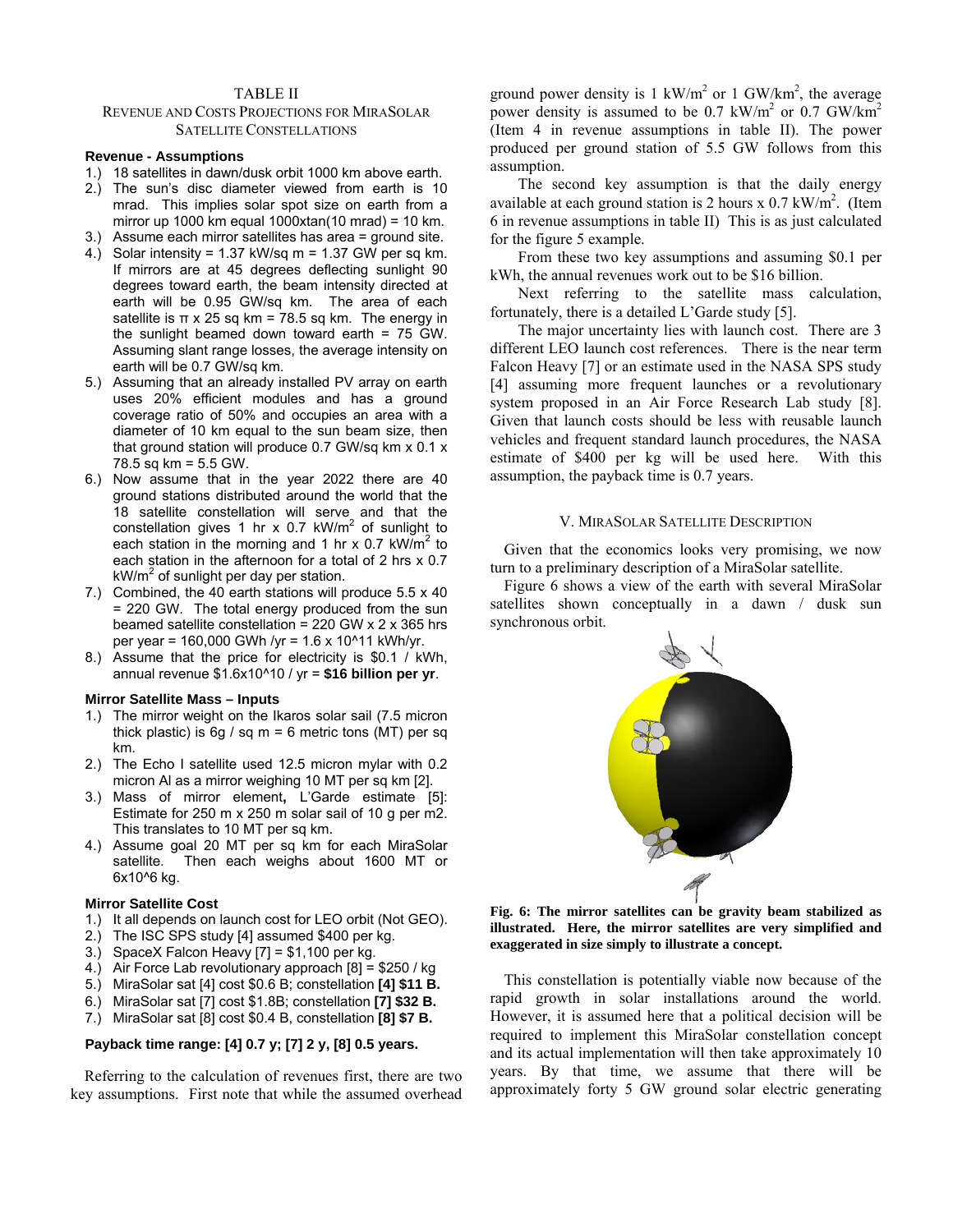locations distributed around the world with approximately 7 available in each continent. If in fact there are 40 x 5.5 GW = 220 GW of solar ground stations available 10 years from now, that will still be only  $220/900 = 24\%$  of the projected solar electric power production in 2022.

Although no bigger in area than the figure 2 ISC Space Power Satellite, a MiraSolar satellite is still very big. What might a MiraSolar satellite look like and how can it be assembled in space? Figure 7 shows a gravity beam stabilized mirror satellite element. This mirror element can serve as a building block for a linear MiraSolar satellite as shown in figure 8.



**Fig. 7: MiraSolar satellite element can serve as initial test article as well as a repetitive building element.** 



**Fig. 8: Each MiraSolar satellite can be built up from multiple mirror segments. Four hundred segments in a linear sequence**  will produce a 10 km diameter 1 kW/m<sup>2</sup> sun beam.

How might a large mirror satellite be built? As noted in figure 8 in a preferred embodiment, there will be a large number of mirror elements held relative to each other along a backbone. In an example case where the satellite is in an orbit at 1000 km, the mirror satellite will be approximately 0.6 km wide and 200 km long. These dimensions are approximate. For example the altitude of the orbit may be chosen in the range from approximately 500 to 2000 km with the satellite size then varying as per (1). The size of the mirror elements can also be varied. One possible mirror element might be 250 m in diameter. This dimension is similar to L'Garde's largest modeled solar sail.

In one embodiment, each mirror element will be independently rotatable in 2 axes. Figure 9 shows one potential mirror element configuration, a detailed view of one of the mirrors in figure 7.



**Fig. 9: Detailed view of one of the mirrors from figure 7 showing 2-axis drive motors powered by small PV panel. Motors provide EW and NS mirror movement to acquire ground target site.** 

In this example, there are NS motors attached to the main backbone. Each of these NS motors attaches to a mirror yoke that secures each mirror element at the N and S edges of each mirror element. There is also an EW motor attached to the yoke and the mirror frame as shown for each mirror element. Near each of these motors, there are relatively small solar cell arrays that supply power to these motors so that the mirror can be rotated around both the EW and NS axes as directed by a beam direction controller not shown.

The fabrication of the mirror elements must also be considered. They will need to be very light weight. Fortunately, this problem has been addressed first in the original Ehricke NASA study and most recently in the Ikaros and L'Garde projects. One possible way a mirror element might be fabricated would be to use a stretched mirror membrane with a rigid inflatable rim [3].

## VI. FUTURE ROADMAP

How does one begin? One could start with the controlled pointing mirror segment in figure 7 in orbit to demonstrate the mirror and pointing technology. It could also provide a light beam passing over the various Disney amusement parks around the world for entertainment every evening. It would be  $1/400<sup>th</sup>$  the intensity of sunlight but 100 times more intense than moonlight.

Then one could proceed to build the first 18 MiraSolar satellite constellation as per figures 4 and 8. Once this is successful, one can then continue to add 2 more MiraSolar constellations staggered in longitude as shown in figure 10. These three constellations could then provide 3 additional sunlight hours in the morning and 3 additional sunlight hours in the evening.